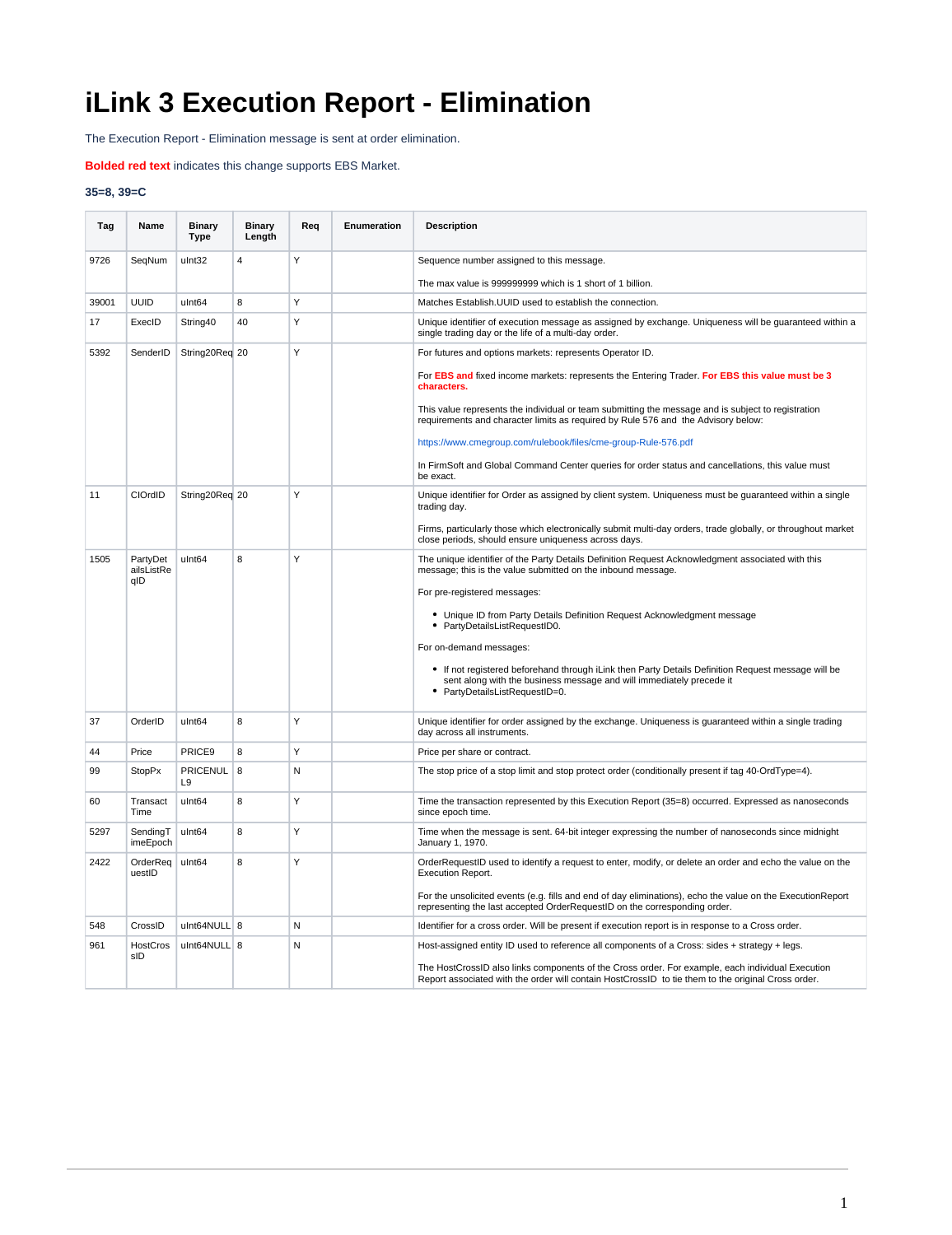| 9537 | Location         | String5Req 5                |                | Υ |                                                                                                                                                                                                                          | ISO identifier of the physical location of the individual or team head trader identified by the tag 5392<br>(SenderID) in the message.                                                                                       |
|------|------------------|-----------------------------|----------------|---|--------------------------------------------------------------------------------------------------------------------------------------------------------------------------------------------------------------------------|------------------------------------------------------------------------------------------------------------------------------------------------------------------------------------------------------------------------------|
|      |                  |                             |                |   |                                                                                                                                                                                                                          | The first two bytes as per ISO 3166-1, identify the country (e.g., $JP = Japan$ , $CN = China$ ).                                                                                                                            |
|      |                  |                             |                |   |                                                                                                                                                                                                                          | The next three bytes indicate a comma-delimited state or province code (e.g., $CA = California$ , $QC =$<br>Quebec).                                                                                                         |
|      |                  |                             |                |   |                                                                                                                                                                                                                          | For valid values, refer to ftp.cmegroup.com/fix/coo.                                                                                                                                                                         |
|      |                  |                             |                |   |                                                                                                                                                                                                                          | Market Regulation requires only the submission of the two first characters of tag 9537-Location for<br>all countries with the exception of Canada. For Canada, the 5 bytes including the province code<br>must be submitted. |
|      |                  |                             |                |   |                                                                                                                                                                                                                          | Note: this field is optional for EBS Market and eFIX Matching Service instruments.                                                                                                                                           |
| 48   | SecurityID Int32 |                             | 4              | Υ |                                                                                                                                                                                                                          | Security ID as defined in the market data Security Definition message.                                                                                                                                                       |
| 14   | CumQty           | ulnt32                      | 4              | Υ |                                                                                                                                                                                                                          | Total quantity filled.                                                                                                                                                                                                       |
|      |                  |                             |                |   |                                                                                                                                                                                                                          | This tag gets reset back to 0 with cancel, elimination, and non-IFM modification.                                                                                                                                            |
| 38   | OrderQty         | ulnt32                      | 4              | Υ |                                                                                                                                                                                                                          | Order quantity submitted by client.                                                                                                                                                                                          |
| 110  | MinQty           | ulnt32NULL 4                |                | N |                                                                                                                                                                                                                          | Minimum quantity of an order for immediate execution.                                                                                                                                                                        |
|      |                  |                             |                |   |                                                                                                                                                                                                                          | The value of MinQty must be between 1 and the value in tag 38-OrderQty.                                                                                                                                                      |
|      |                  |                             |                |   |                                                                                                                                                                                                                          | If set to 0 or default null value then it means that minimum quantity is $n$ .                                                                                                                                               |
|      |                  |                             |                |   |                                                                                                                                                                                                                          | If the quantity present in tag 110 cannot be immediately executed, the entire order is eliminated.                                                                                                                           |
| 1138 |                  | DisplayQty uInt32NULL 4     |                | N |                                                                                                                                                                                                                          | The quantity to be displayed. Required for display quantity orders.                                                                                                                                                          |
|      |                  |                             |                |   |                                                                                                                                                                                                                          | Note: on orders, this value specifies the qty to be displayed; on Execution Reports this value indicates the<br>currently displayed quantity.                                                                                |
| 39   | OrdStatus        | OrdStatus<br>Exp            | $\mathsf 0$    | Υ | • OrdStatus                                                                                                                                                                                                              | Identifies status of order as eliminated.                                                                                                                                                                                    |
|      |                  |                             |                |   | =C<br>(Expired)                                                                                                                                                                                                          | Constant value.                                                                                                                                                                                                              |
| 150  | ExecType         | ExecType                    | $\mathbf 0$    | Υ |                                                                                                                                                                                                                          | Describes the specific Execution Report while tag 39-OrdStatus always identifies the current order status.                                                                                                                   |
|      |                  | Exp                         |                |   | • ExecType=<br>C (Expired)                                                                                                                                                                                               | Constant value.                                                                                                                                                                                                              |
|      |                  |                             |                |   |                                                                                                                                                                                                                          |                                                                                                                                                                                                                              |
| 432  |                  | ExpireDate LocalMktD<br>ate | $\overline{2}$ | Υ |                                                                                                                                                                                                                          | Date of order expiration (last day the order can trade), always expressed in terms of the local market date.                                                                                                                 |
|      |                  |                             |                |   |                                                                                                                                                                                                                          | Sent in number of days since Unix epoch.                                                                                                                                                                                     |
| 40   | OrdType          | OrderType                   | $\vert$ 1      | Υ | OrdType=1<br>٠<br>(Market<br>order with<br>protection)<br>٠<br>OrdType=2<br>(Limit<br>order)<br>• OrdType=4<br>(Stop limit<br>order)<br>OrdType=<br>K (Market<br>limit order)                                            | Order type.                                                                                                                                                                                                                  |
| 54   | Side             | SideReq                     | $\mathbf{1}$   | Υ | ٠<br>Side=1<br>(Buy)<br>$\bullet$ Side=2<br>(Sell)                                                                                                                                                                       | Side of order.                                                                                                                                                                                                               |
| 59   | TimeInFo<br>rce  | TimeInForce 1               |                | Υ | • TimeInFor<br>ce=0 (Day)<br>TimeInFor<br>٠<br>$ce = 1$<br>(GTC)<br>TimeInFor<br>٠<br>$ce = 3$<br>(FAK)<br><b>TimeInFor</b><br>٠<br>$ce = 4$<br>(FOK)<br>TimeInFor<br>$ce = 6$<br>(GTD)<br><b>TimeInFor</b><br>$ce = 99$ | Specifies how long the order remains in effect<br>FOK is supported only for BrokerTec/EBS<br><b>GFS is supported only for EBS</b>                                                                                            |
|      |                  |                             |                |   | (GFS)                                                                                                                                                                                                                    |                                                                                                                                                                                                                              |